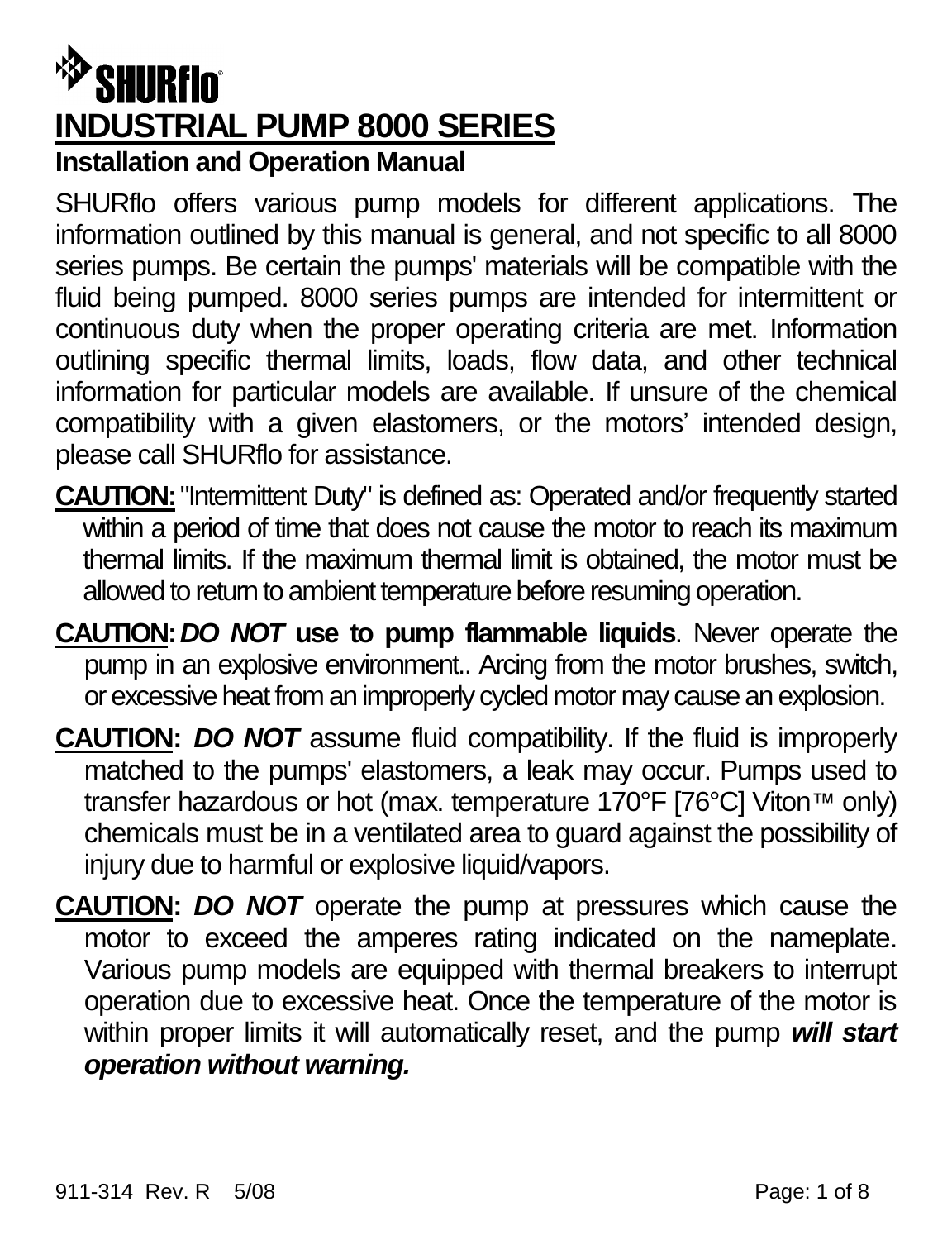**CAUTION:** To prevent electrical shock, disconnect power before initiating any work. In the case of pump failure, the motor housing and/or the fluid being pumped may carry high voltage to components normally considered safe.

### **PRESSURE SWITCH OPERATION** (If Equipped)

The pressure switch reacts to outlet pressure, and interrupts power at a preset shut-off pressure, indicated on the pump label. When outlet pressure drops below a predetermined limit (typically 15-20 PSI. [1-1.4 bar] less than the shut-off pressure), the switch will close and the pump will operate until the shut-off (high) pressure is reached again. The shut-off pressure is factory-set to calibrated standards.

**CAUTION:** Improper adjustment of the pressure switch setting may cause severe overload, or premature failure. Refer to SHURflo Service Bulletin #1031 for the proper adjustment procedure. Failures due to improper adjustment of the pressure switch setting will not be covered under the limited warranty.

If the plumbing is restrictive, or the flow rate is very low, the pump may repressurize the outlet faster than the fluid is being released, causing rapid cycling (ON/OFF within 2 sec.). If the pump is subjected to rapid cycling during normal operation, or for infrequent periods, damage may occur. Applications that exhibit rapid cycling should have restrictions in the outlet minimized. If not feasible, consider a SHURflo Accumulator or a SHURflo "bypass" model pump.

### **BYPASS OPERATION** (If Equipped\*)

A bypass pump may be used in an application that would normally induce frequent starts/stops of the motor, and thereby create a potential for overheating. Models equipped with an internal bypass are designed to pump at high pressure while at low flow rates. Bypass models equipped with a switch may operate for several seconds even though the discharge side has been closed off. Models equipped with a bypass only will continue to run until the power is turned OFF.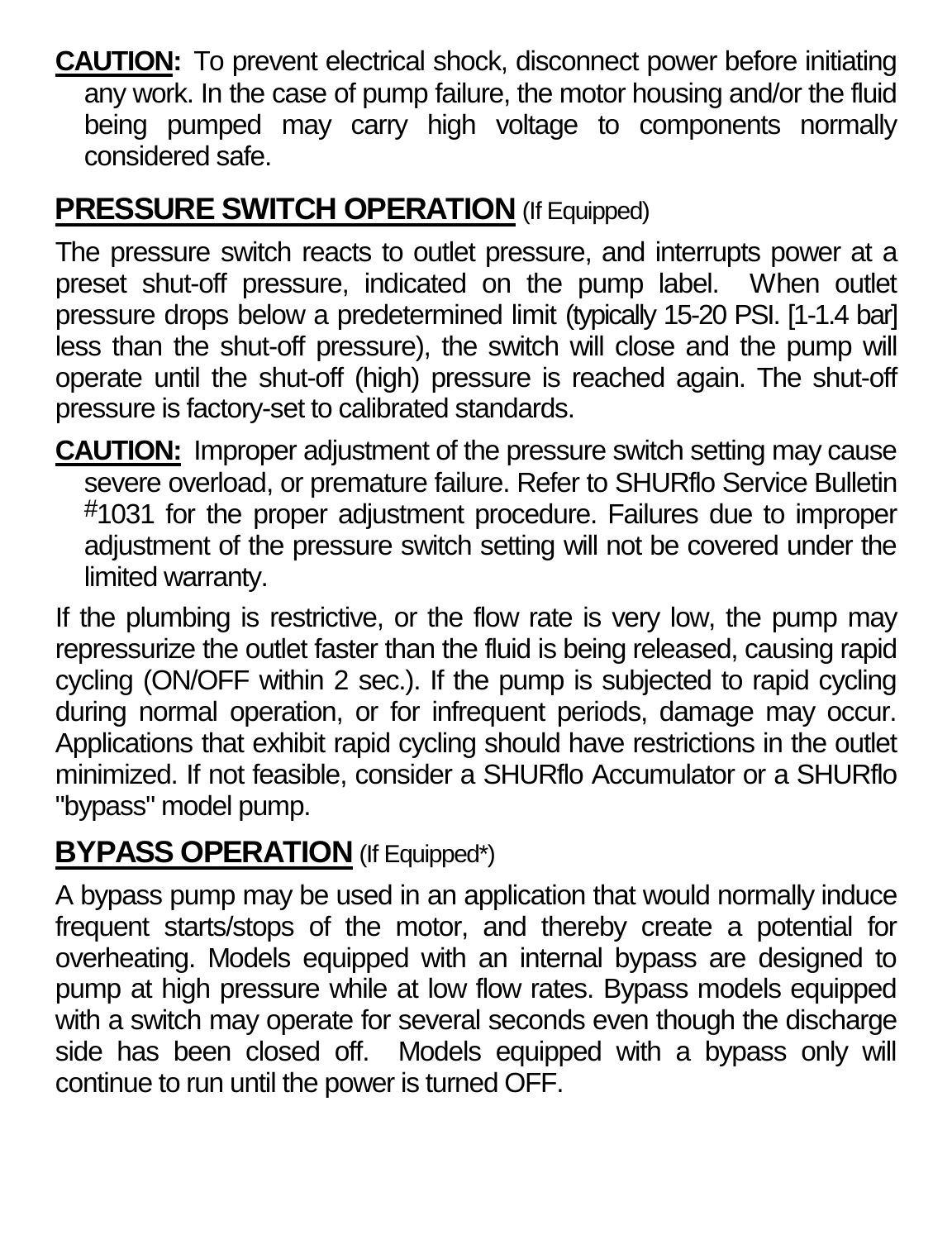## **MOUNTING**

- The 8000 series pumps are self-priming. Horizontal and vertical prime vary depending on the fluid viscosity and pump configuration. Refer to the pumps' Flow vs. Pressure Data.
- The pump should be located in an area that is dry, and provides adequate ventilation. If mounted within an enclosure, provisions to cool the motor may be necessary. Heat sinks, which attach to the motor, are available from SHURflo if increased heat dissipation is necessary.
- **CAUTION:** *DO NOT* locate the motor near low temperature plastics or combustible materials. The surface temperature of the motor may exceed 250°F [121°C].
- The pump may be mounted in any position. However, if mounting the pump vertically, the pump head should be in the down position, so that in the unlikely event of a leak, fluid will not enter the motor.
- Secure the rubber feet with #8 hardware. **DO NOT** compress the feet; doing so will reduce their ability to isolate vibration/noise.

## **PLUMBING**

- Use flexible, high-pressure tubing, compatible with the fluid to connect the inlet/outlet ports. Tubing should be either 3/8" or 1/2" [10 or 13 mm] I.D., and at least 18 in. [46 cm] length is suggested to minimize stress on the fitting/ports, and reduce noise. Allow for the shortest possible tubing route and avoid sharp bends that may kink over time.
- Installation of a 50-mesh strainer is recommended to prevent foreign debris from entering the system. Failures due to foreign debris are not covered under the limited warranty.
- **NOTE:** Restrictions on the inlet may cause vacuum levels to reach the fluid vapor pressure, causing cavitation, degassing, vapor lock and a loss in performance. Inlet pressure must not exceed 30 psi [2.1 bar] maximum.
- If a check valve is installed in the plumbing, it must have a cracking pressure of no more than 2 psi [.14 bar].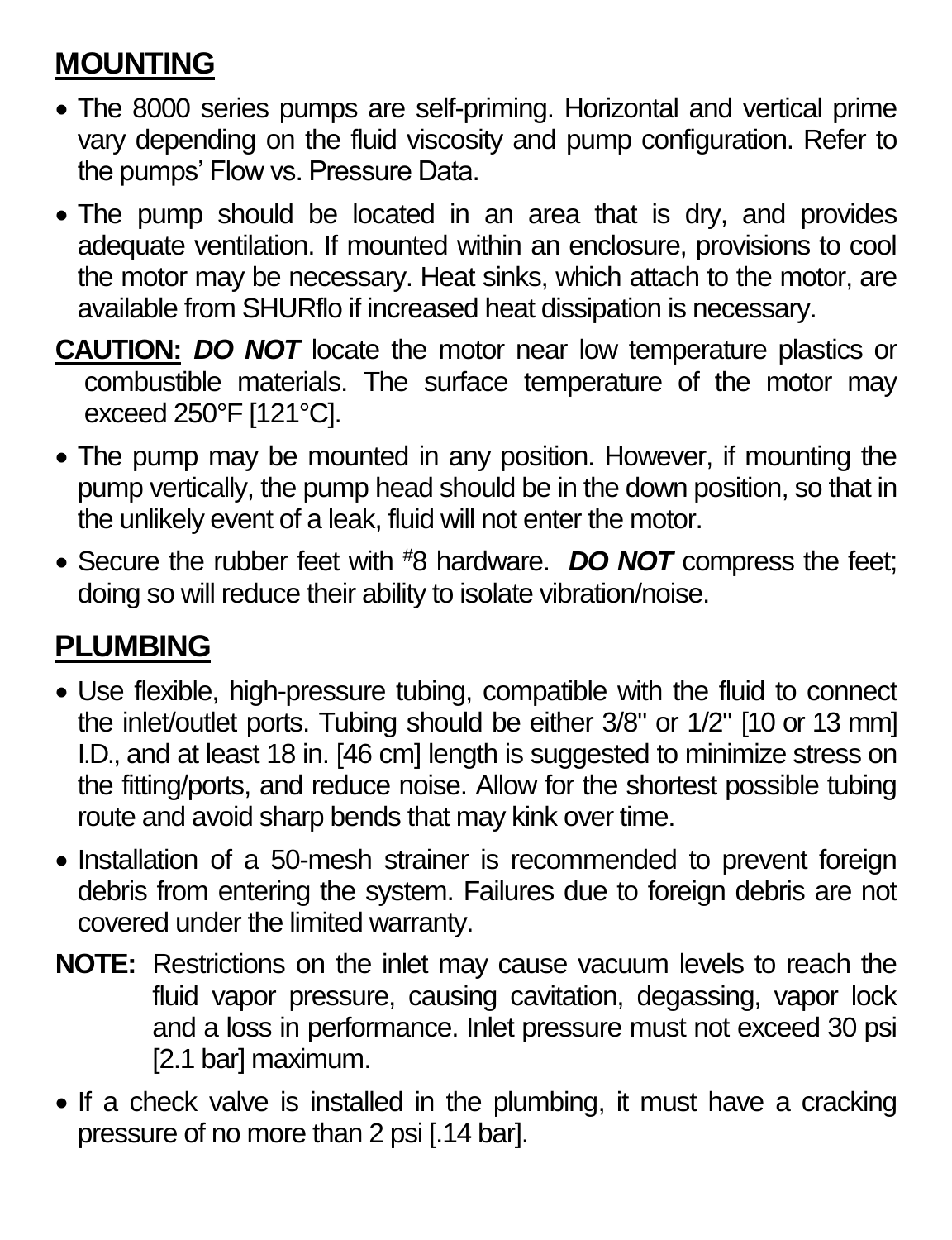- **NOTE:** SHURflo does not recommend the use of metal fittings, or rigid pipe, to plumb the inlet/outlet ports. Standard plastic male and female threaded fittings can be acquired at commercial plumbing supply stores. SHURflo also distributes Swivel Barb Fittings, and special fittings, through our dealers (See SHURflo website for list of available dealers).
- **3/8" Female NPT models:** In some cases, the ports may require a suitable thread sealer applied sparingly. *DO NOT* over-tighten, max. torque 3.7 ft\Lb (45 in\Lb) [5 Nm].
- **1/2" Male threaded models:** Are intended to be used with SHURflo Swivel Barb Fittings, which seal with an internal taper when *hand tightened*. Standard 1/2" NPT fittings may be used when tightened to a max. torque of 3.7 ft\Lb (45 in\Lb) [5 Nm].
- **CAUTION:** Sealers and Teflon tape may act as a lubricant, causing cracked housings or stripped threads due to over tightening. Care should be used when applying sealers. Sealers may enter the pump, inhibiting valve action, causing no prime, or no shut-off. A failure due to foreign debris is not covered under warranty.
- **Snap-Lock models:** The slide fittings are open when the slide is moved out toward the switch. Fittings should be inserted flush against housing port before the slide is moved to the locked position. Fittings of Nylon or Polypropylene are available in various sizes.

## **ELECTRICAL**

- **CAUTION:** Electrical wiring should be performed by a qualified electrician, in accordance with all local electrical codes.
- Improper duty cycle and/or rapid start/stop conditions may cause the internal thermal breaker (if equipped) to trip, or can result in premature motor failure due to excessive heat. Refer to the pumps' Flow vs. Pressure Data.
- Pumps should be on a dedicated (individual) circuit, controlled with a double pole switch (UL/C-UL certified) rated at, or above, the fuse ampere indicated by the pump motor label. Depending on the distance of the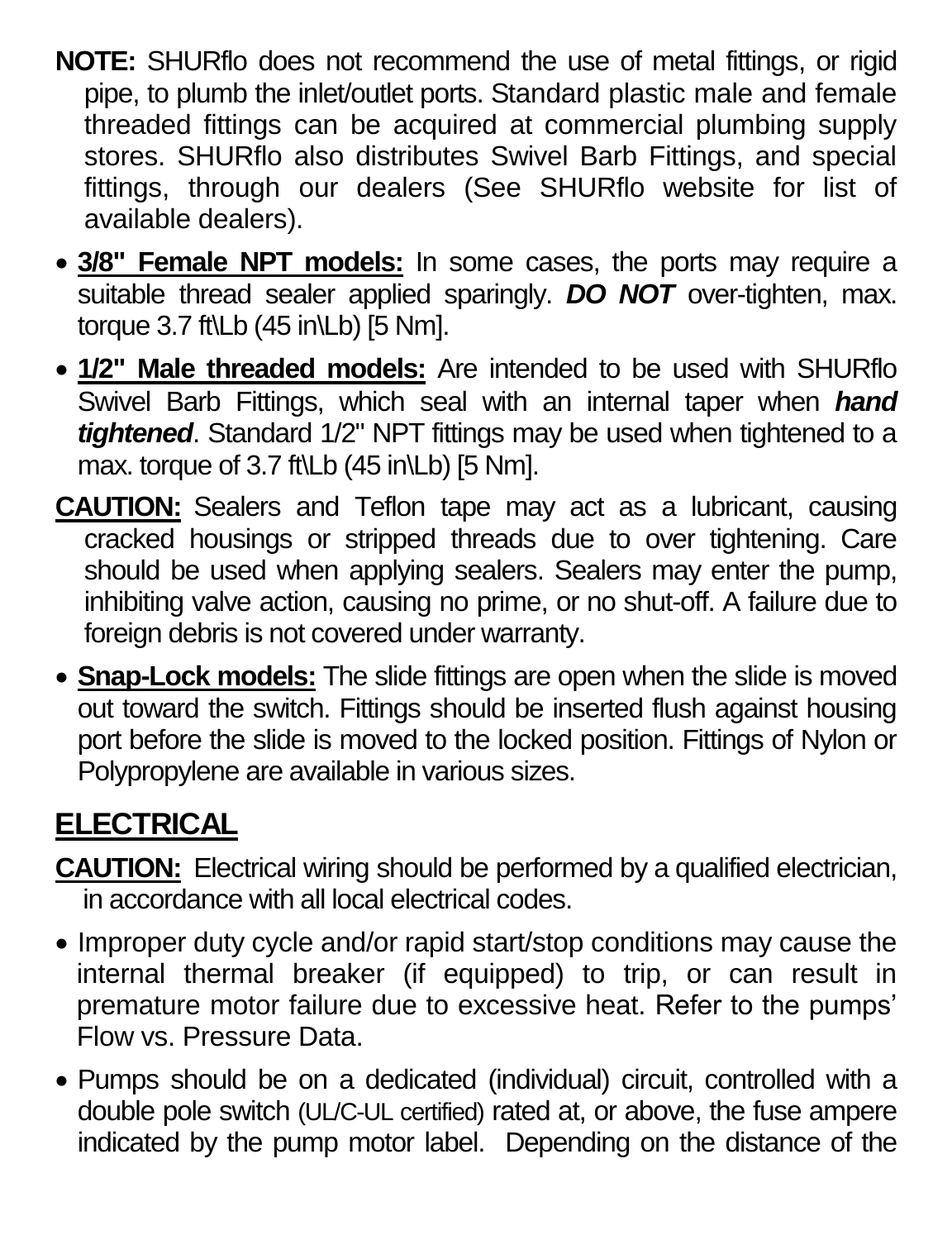power source from the pump, and ampere load on the circuit, wires may need to be heavier than indicated by the chart.

- **CAUTION:** All 115 VAC and 230 VAC pump motors and systems, *MUST* be grounded per local and state electrical codes.
- For the pump to meet UL/C-UL requirements the circuit *MUST be*  **protected with a slow-blow fuse** (UL/C-UL certified), or equivalent circuit breaker, as indicated on the motor label. Use an approved wire of the size specified or heavier.

| <b>VOLTAGE</b> | <b>MODEL</b> | FUSE (amp)   | <b>WIRE LEADS</b>                                                | <b>WIRE SIZE</b>                                                      |
|----------------|--------------|--------------|------------------------------------------------------------------|-----------------------------------------------------------------------|
| 12 DC          | 80XX-XXX-XXX | $7.5 - 15.0$ | RED (positive +)<br>BLACK (negative -)                           | $#$ 14 AWG [2.5 Mm <sup>2</sup> ]<br>(or heavier)                     |
| 24 DC          | 80XX-XXX-XXX | $2.5 - 10.0$ |                                                                  |                                                                       |
| 36 DC          | 80XX-XXX-XXX | $1.5 - 5.0$  |                                                                  |                                                                       |
| 115 AC         | 800X-X1X-XXX | 1.25         | BLACK (common/hot)<br>WHITE (neutral)<br><b>GREEN</b> (ground)   | $#$ 18 AWG<br>C-UL / TEW 1015<br>(or heavier)<br>[1 Mm <sup>2</sup> ] |
|                | 800X-X2X-XXX |              |                                                                  |                                                                       |
|                | 800X-X3X-XXX | 1.0          |                                                                  |                                                                       |
|                | 800X-X6X-XXX |              |                                                                  |                                                                       |
| 230 AC         | 800X-X0X-XXX | 0.8          | BROWN (common/hot)<br><b>BLUE</b> (neutral)<br>GRN/YELL (ground) |                                                                       |
|                | 809X-X0X-XXX |              |                                                                  |                                                                       |
|                | 800X-X9X-XXX | 0.5          |                                                                  |                                                                       |
|                | 809X-X1X-XXX |              |                                                                  |                                                                       |

**CAUTION:** Circuit protection is dependent on the individual application requirements. Failure to provide proper overload/thermal devices may result in a motor failure, which is not covered under the limited warranty.

**\***The information outlined by this manual is general, and not specific to all 8000 series pumps. Contact the factory for information outlining technical specifications for a particular model.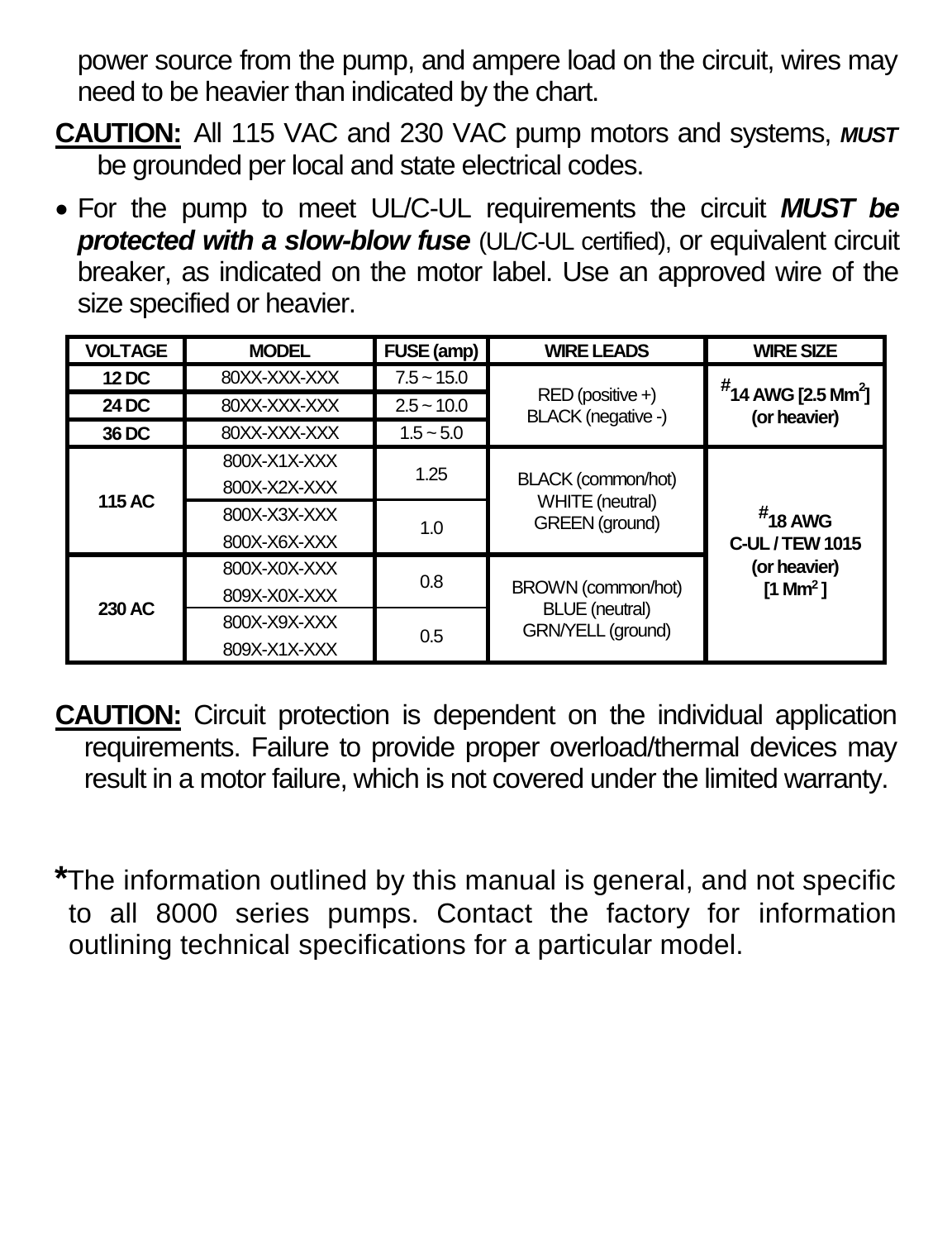## **TROUBLESHOOTING**

#### PUMP WILL NOT START:

- Fuse or breaker
- $\checkmark$  For correct voltage ( $\pm$ 10%) and electrical connections
- $\checkmark$  Pressure switch operation and correct voltage at switch or motor wires (as equipped)
- $\checkmark$  Rectifier or motor for open or grounded circuit
- $\checkmark$  For locked drive assembly

WILL NOT PRIME: (No discharge/motor runs)

- Out of product
- Strainer for debris
- $\checkmark$  Inlet tubing/plumbing; severe vacuum leak
- $\checkmark$  Inlet/Outlet tube severely restricted (kinked)
- $\checkmark$  For debris in pump inlet/outlet valves
- $\checkmark$  Proper voltage with the pump operating ( $\pm$ 10%)
- $\checkmark$  Pump housing for cracks

#### LEAKS FROM PUMP HEAD OR SWITCH:

- $\checkmark$  For loose screws at switch or pump head.
- $\checkmark$  Switch diaphragm ruptured or pinched
- $\checkmark$  For punctured diaphragm if fluid is present at bottom drain holes

### PUMP WILL NOT SHUT-OFF:

(Pressure switch equip.)

- $\checkmark$  Output line closed and no leaks
- $\checkmark$  For air trapped in outlet line or pump head
- $\checkmark$  For correct voltage to pump ( $\pm$ 10%)
- $\checkmark$  Inlet/Outlet valves for debris or swelling
- $\checkmark$  For loose drive assembly or pump head screws
- $\checkmark$  Pressure switch operation/adjustment (Refer to S/B # 1031 for proper differential and pressure adjustment procedure)

### NOISY / ROUGH OPERATION:

- $\checkmark$  For mounting feet that are compressed to tight
- $\checkmark$  For loose pump head or drive screws
- $\checkmark$  Does the mounting surface multiply noise (flexible)
- $\checkmark$  is the pump plumbed with rigid pipe causing noise transmission

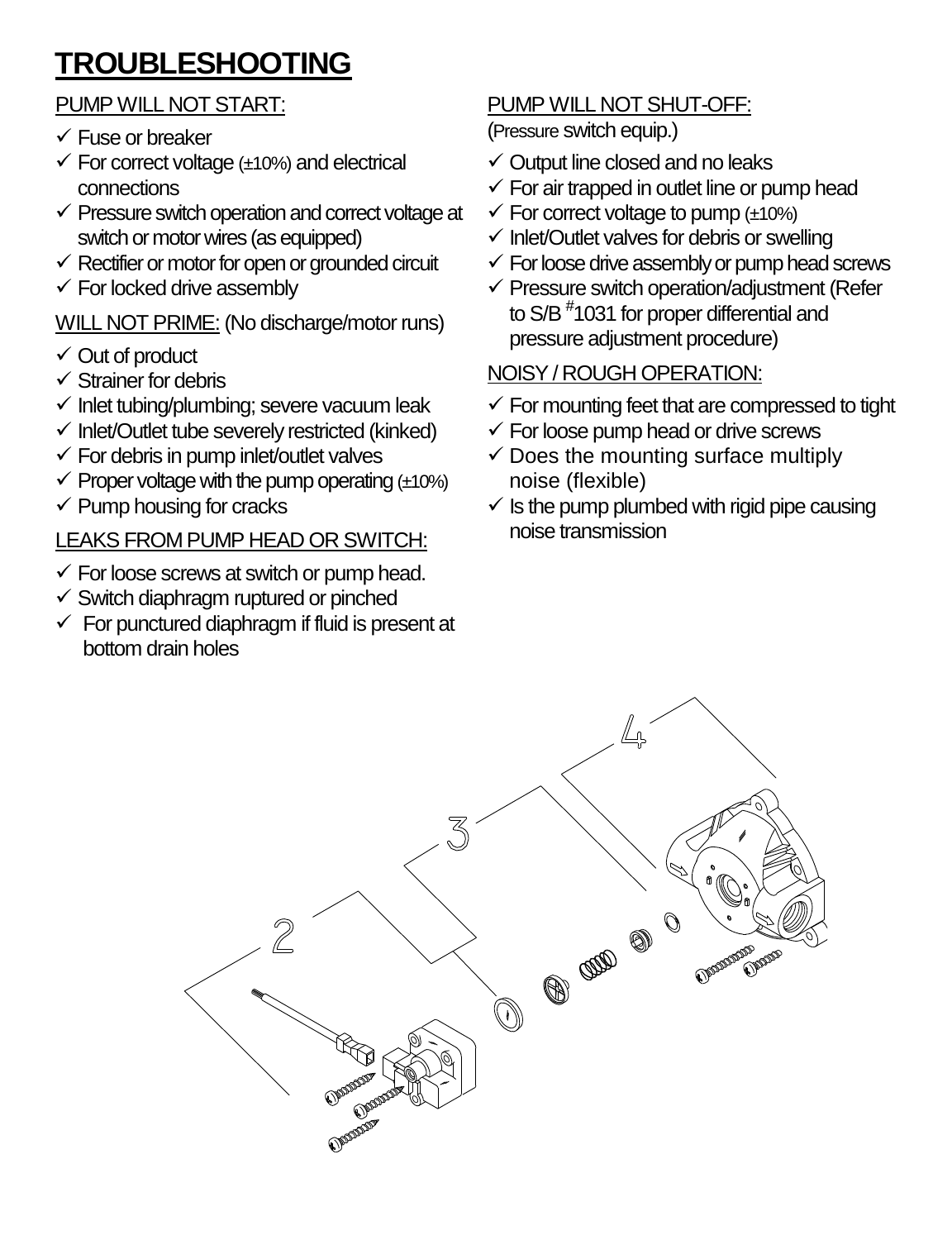### **SERVICE KITS**

Kits are readily available to repair standard 8000 series pumps. Repair kits include simple illustrated instructions, allowing easy installation. To insure that the correct kit is received, the model number and all nameplate data must be included with the order. Contact a SHURflo distributor, or SHURflo directly, to order the necessary repair kit.

| KEY# | <b>DESCRIPTION</b>           |  |
|------|------------------------------|--|
|      | Complete assembled pump head |  |
| 2    | Pressure switch assembly     |  |
| 3    | Check valve components       |  |
|      | <b>Upper housing</b>         |  |
| 5    | Valve assembly               |  |
| 6    | Diaphragm assembly           |  |
|      | Drive Assembly               |  |
| я    | Motor                        |  |
| 9    | <b>Bypass Valve assembly</b> |  |
| 10   | Solid Diaphragm assembly     |  |